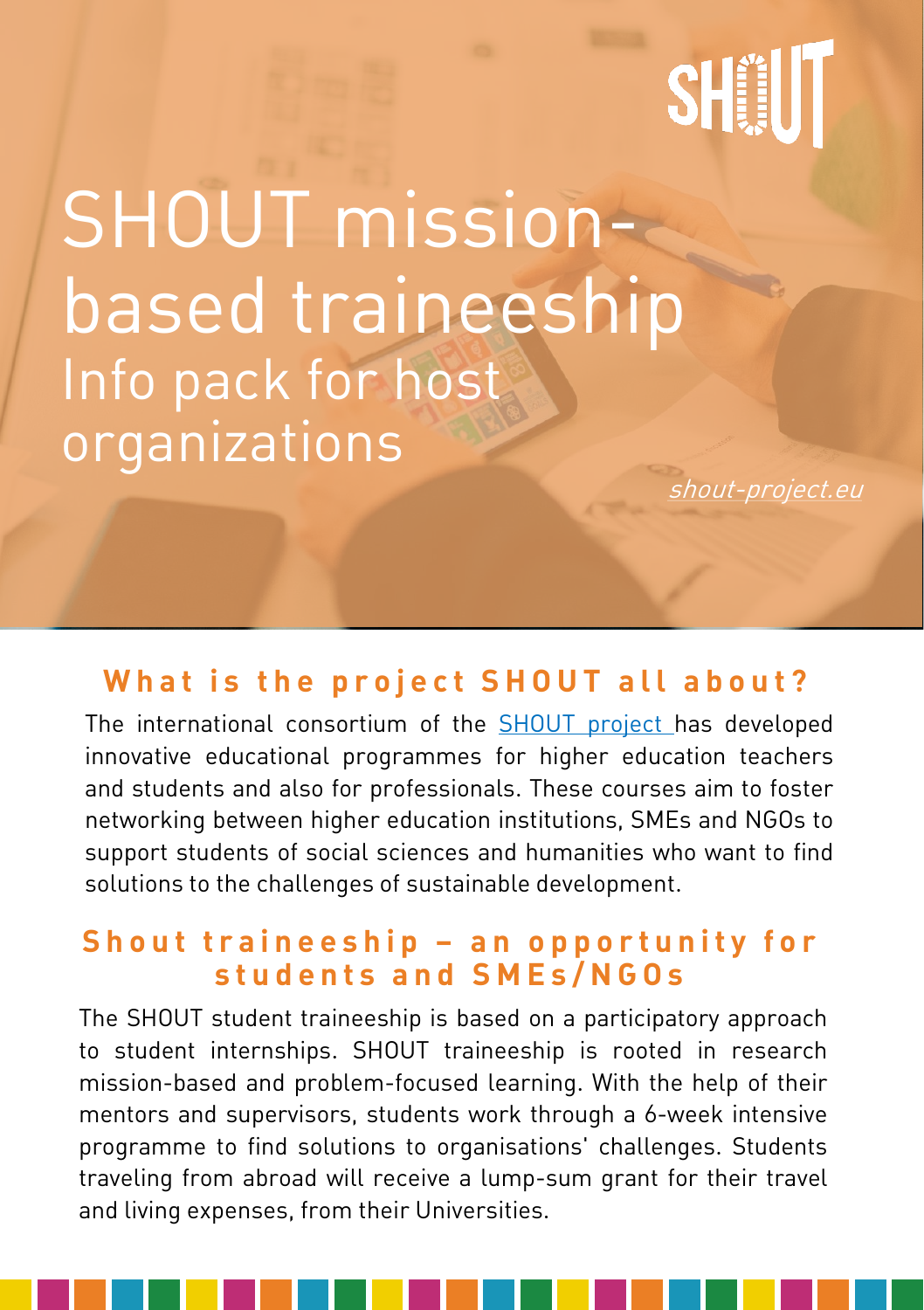#### **How to become a host organization and w h y ?**

The SHOUT partner [universities:](https://www.teof.uni-lj.si/?lang=en) [University](https://www.fsf.vu.lt/en/) of Vilnius, University of Ljubljana, [University](https://www.ffst.unist.hr/en) of Split, and LUM [University](https://www.lum.it/en/) **will carefully select the best and the most motivated SSH students, who will be additionally trained before the traineeship, by taking the course Kickstarting [Sustainability](https://shout-hub.eu/courses/?cat=students)**.

Thus, besides their skills and competencies achieved through their academic curricula, the students selected for the traineeships will be equipped with specific knowledge and competencies such as:

| <b>Students' knowledge and competences</b>                                                                                               |                                                                                                                          |  |  |
|------------------------------------------------------------------------------------------------------------------------------------------|--------------------------------------------------------------------------------------------------------------------------|--|--|
| effective presentation and<br>communication skills                                                                                       | strong storytelling skills                                                                                               |  |  |
| understanding different audiences,<br>different types of communities and<br>choose the most suitable ways to<br>connect with its members | application of different techniques<br>to build effective collaboration<br>between communities and public<br>authorities |  |  |
| project management skills                                                                                                                | collaborative work                                                                                                       |  |  |
| conflict management                                                                                                                      | understanding the process of<br>policymaking and its importance                                                          |  |  |

#### **B e n e f i t s f o r y o u r S M E o r N G O :**





Your organization will have the opportunity to:

- ➢ extend your network to university teachers and researchers in Humanities and Social Sciences
- ➢ host a well-educated and professional student to work in your company under the supervision of their academic tutors;
- ➢ explore what new services and products your organisation can offer;
- ➢ learn about sustainability and the United Nations Sustainable Development Goals;
- $\triangleright$  discover overlooked opportunities in the organisation/company;
- ➢ review your organization sustainable solutions and actions.

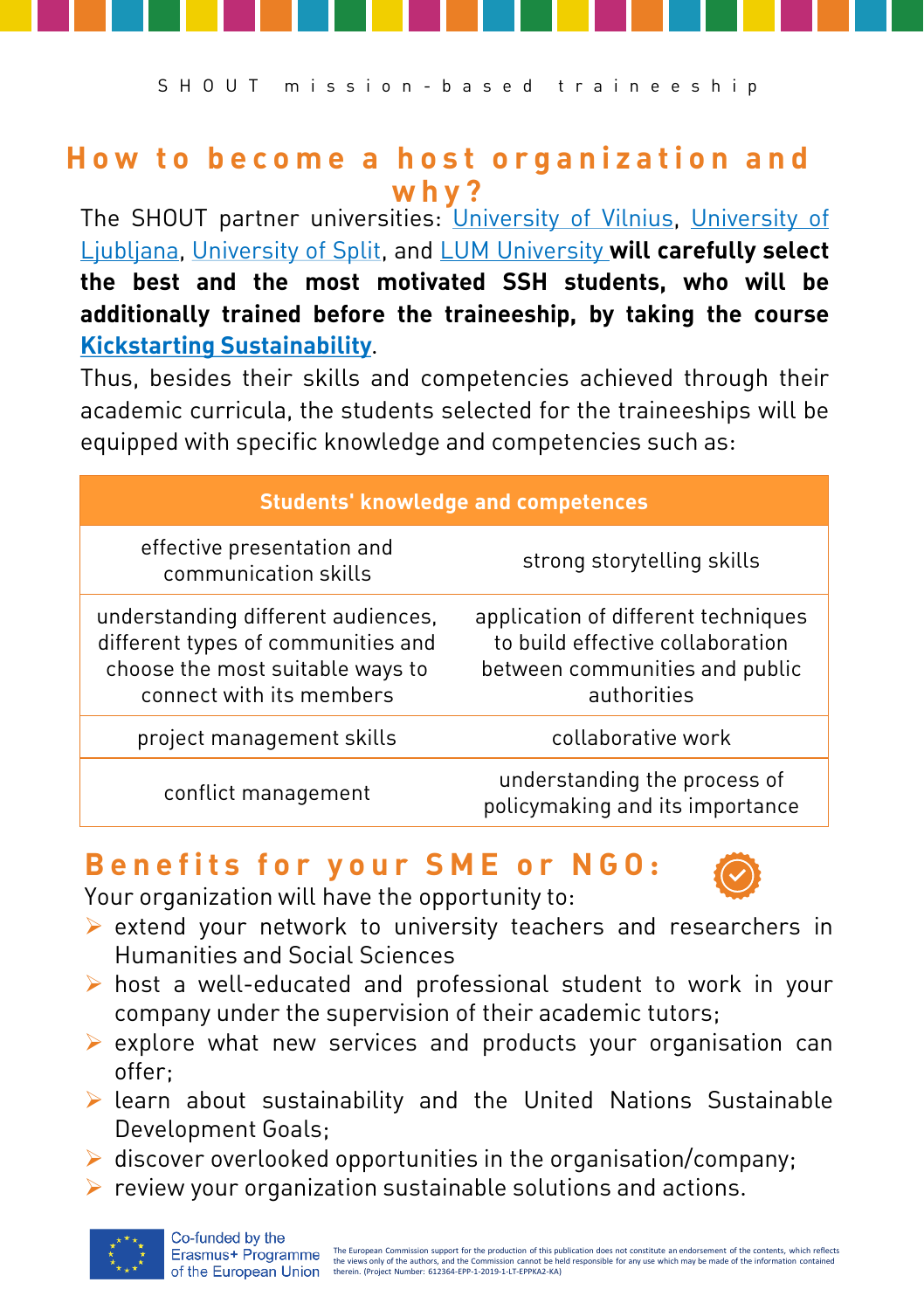S H O U T m is s i o n - b a s e d traine e s h i p

## **Key elements of the traineeship**

**International traineeships (students from Lithuania, Slovenia, Croatia and Italy selected by host organizations from other countries)**

| <b>Duration</b>                      | 6 weeks                                                                                                                                                                                                                                                                                                                                     |
|--------------------------------------|---------------------------------------------------------------------------------------------------------------------------------------------------------------------------------------------------------------------------------------------------------------------------------------------------------------------------------------------|
| <b>Participants</b>                  | Students graduated or ending their graduation from social<br>sciences and humanities                                                                                                                                                                                                                                                        |
| <b>Period</b>                        | 01/03/2022 to 30/09/2022                                                                                                                                                                                                                                                                                                                    |
| <b>Compensatio</b><br>n of the costs | Students travelling abroad will receive from the sending<br>universities a lump-sum grant to cover their travel expenses<br>(275-360 euro, depending on travel distance) and living<br>costs (40 euro per day).<br>The host organisations are encouraged to provide additional<br>financial support (e.g. Meal allowance, travel allowance) |
| Insurance                            | Students travelling abroad are expected to have a European<br>Health Insurance Card and additional private insurance in<br>case they need some additional health services which are<br>not covered by standard EU Health Insurance Card.                                                                                                    |



**National traineeships (students from Lithuania, Slovenia, Croatia and Italy selected by host organizations from their own countries)**

| <b>Duration</b>                      | 6 weeks                                                                                                                          |
|--------------------------------------|----------------------------------------------------------------------------------------------------------------------------------|
| <b>Participants</b>                  | Students graduated or ending their graduation from social<br>sciences and humanities                                             |
| <b>Period</b>                        | 01/03/2022 to 30/09/2022                                                                                                         |
| <b>Compensatio</b><br>n of the costs | The host organisations are encouraged to provide financial<br>support to the students (e.g. Meal allowance, travel<br>allowance) |
| Insurance                            | Students are covered by their student insurance                                                                                  |

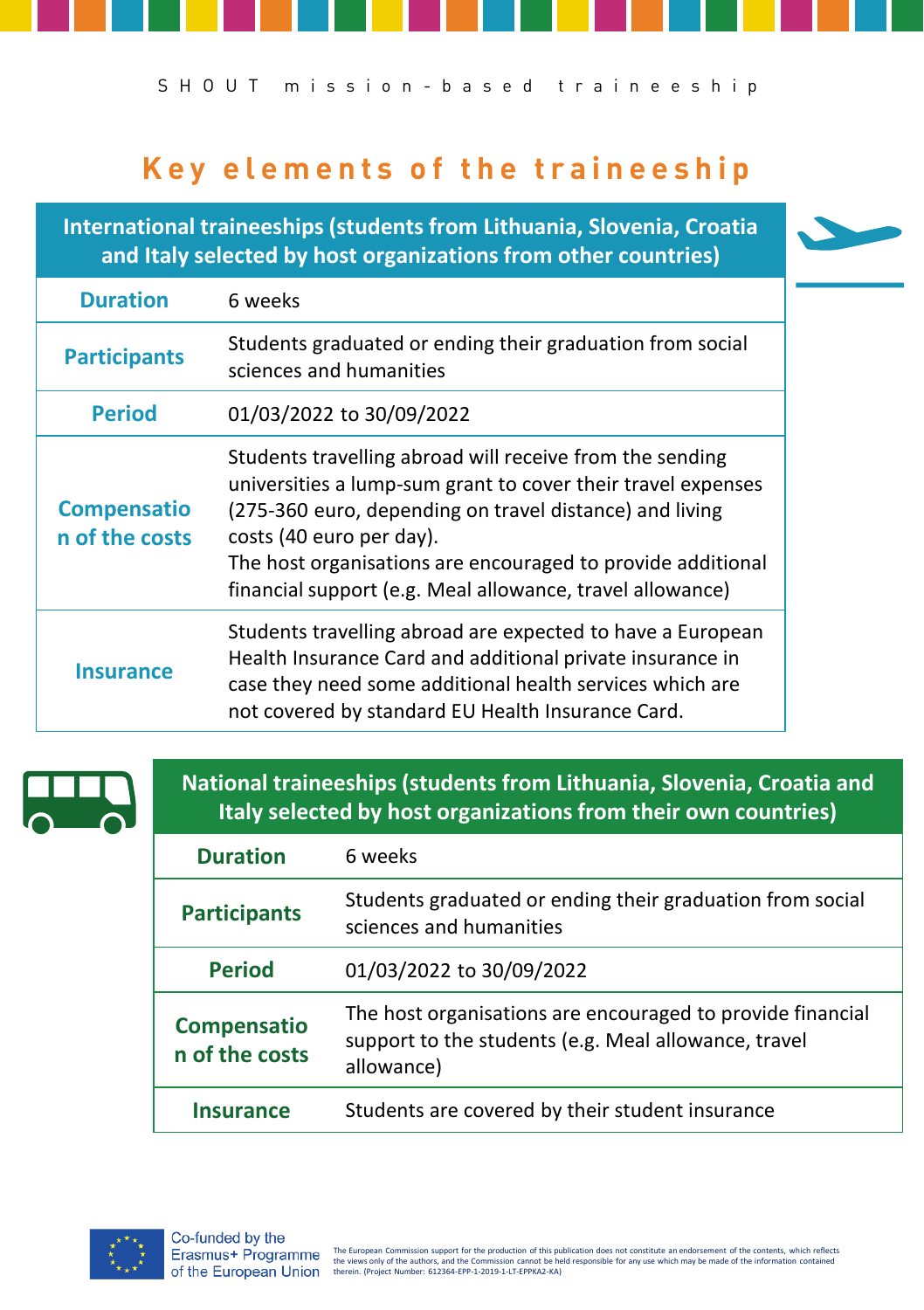### **S o u n d s g r e a t ?**

- 1. Take an action: post your opportunity at the **[SHOUT](https://www.cognitoforms.com/TJBruder/SHOUTHubSubmitOpportunities) HUB**
- 2. Receive inquiries from candidates and select your trainee
- 3. Sign a tripartite agreement (between your organization, student, and university) that will be provided by the sending university
- 4. Welcome your selected student at your place or online (if you provide remote opportunity) and dedicate a supervisor to a student. A dedicated supervisor is expected to take our course for professionals "Designing [Sustainability](https://shout-hub.eu/courses/?cat=professionals)"

#### **Enjoy an extended team!**

## **Criteria for organisations to be eligible to host SHOUT traineeships**

- SMEs/NGOs need to have basic knowledge on sustainability and UN Sustainable Development Goals
- ❑ SMEs/NGOs are open to new solutions, knowledge sharing and sustainable topics
- ❑ SMEs/NGOs shall provide a working environment meaning opportunities for new service and products development
- ❑ SMEs/NGOs shall provide administrative support to the trainee
- ❑ SMEs/NGOs must engage the intern with other departments (if applicable) to develop innovative solutions as a result of the internship
- ❑ SMEs/NGOs shall provide all necessary equipment (eg. laptops, internet access, access to all relevant documents etc.) and save working conditions
- ❑ SMEs/NGOs must be active for at least 1 year
- ❑ SMEs/NGOs must comply with human and labour rights

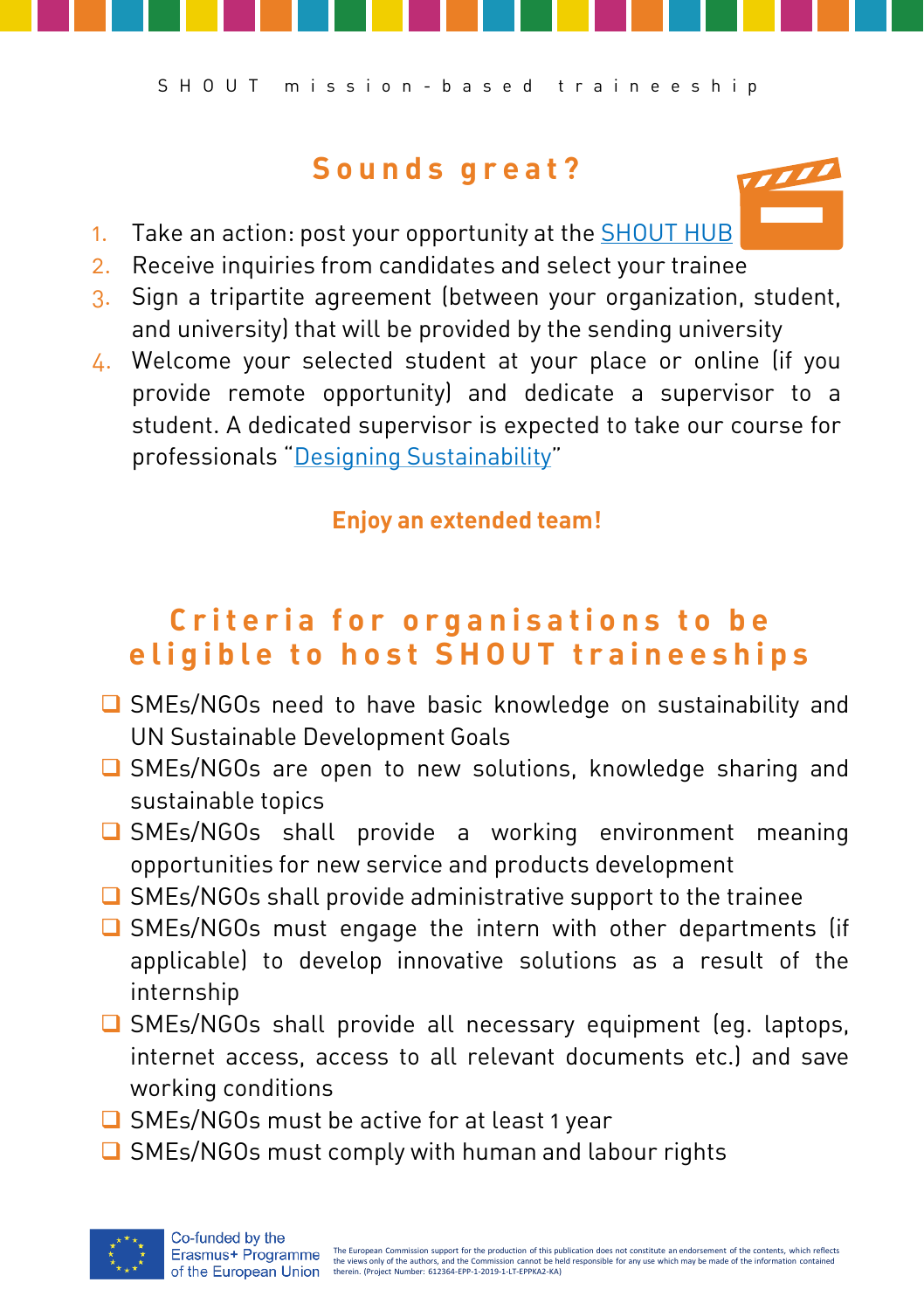#### **Recommended structure of the traineeship**

| <b>Timeline</b>                                               | <b>Activities</b>                                                                                                                                                                                                                                                                                 | <b>Results</b>                                                                                                                    |
|---------------------------------------------------------------|---------------------------------------------------------------------------------------------------------------------------------------------------------------------------------------------------------------------------------------------------------------------------------------------------|-----------------------------------------------------------------------------------------------------------------------------------|
| <b>Week 1-2</b><br>Getting to<br>know the<br>context          | In the first week, the student gets to know<br>the organization, its context, get to know<br>your group/team, share responsibilities<br>and roles. A challenge is also being<br>identified.                                                                                                       | Strengths and<br>weaknesses of the<br>host organisation and<br>its ability to address<br>the challenge                            |
| <b>Week 2-3</b><br>Getting to<br>know the<br>challenge        | In this phase, a challenge is being<br>researched. Students have been trained<br>to perform a SWOT analysis of the<br>challenge, as well as to perform a<br>PESTEL analysis of the problem.                                                                                                       | <b>SWOT &amp; PESTEL</b><br>analysis of host<br>indicated challenge                                                               |
| <b>Week 3-4</b><br>Thinking<br>about<br>possible<br>solutions | In the ideation phase, students should<br>begin to synthesize the results of the first<br>and second weeks into a viable solution to<br>an identified problem using a variety of<br>tools (Empathy Map Canvas, The Value<br>Proposition Canvas, The Business Model<br>Canvas, Design Ops Canvas). | Various results: from<br>target group analysis<br>to business model<br>creation that could be<br>used by the host<br>organisation |
| <b>Week 4-5</b><br><b>Building</b><br>prototypes              | This stage is designed to test the selected<br>solutions in real conditions.<br>Build prototypes for these potential<br>solutions, go to the user, get feedback for<br>the initial prototypes, and identify which<br>prototype works best as a solution to the<br>problem.                        | Prototypes created for<br>the challenge                                                                                           |
| Week 6<br>Making<br>sense of<br>findings                      | This is the final stage of the SHOUT<br>traineeship, where students will think<br>about what they have learned and<br>evaluate the outcome of their learning<br>experience in a reflexive way.                                                                                                    | Consolidated<br>information of the<br>whole process and<br>research conducted<br>through the<br>traineeship.                      |

The initially proposed content is rather a suggestion than a must-follow action. It is very acceptable if changes happen in the structure or if some tasks take longer or are performed quicker. Thus, we suggest using your judgement and applying the following material based on your unique context. The traineeships are encouraged to be performed at the place of an organization, however, hybrid or online working model could be used as well.